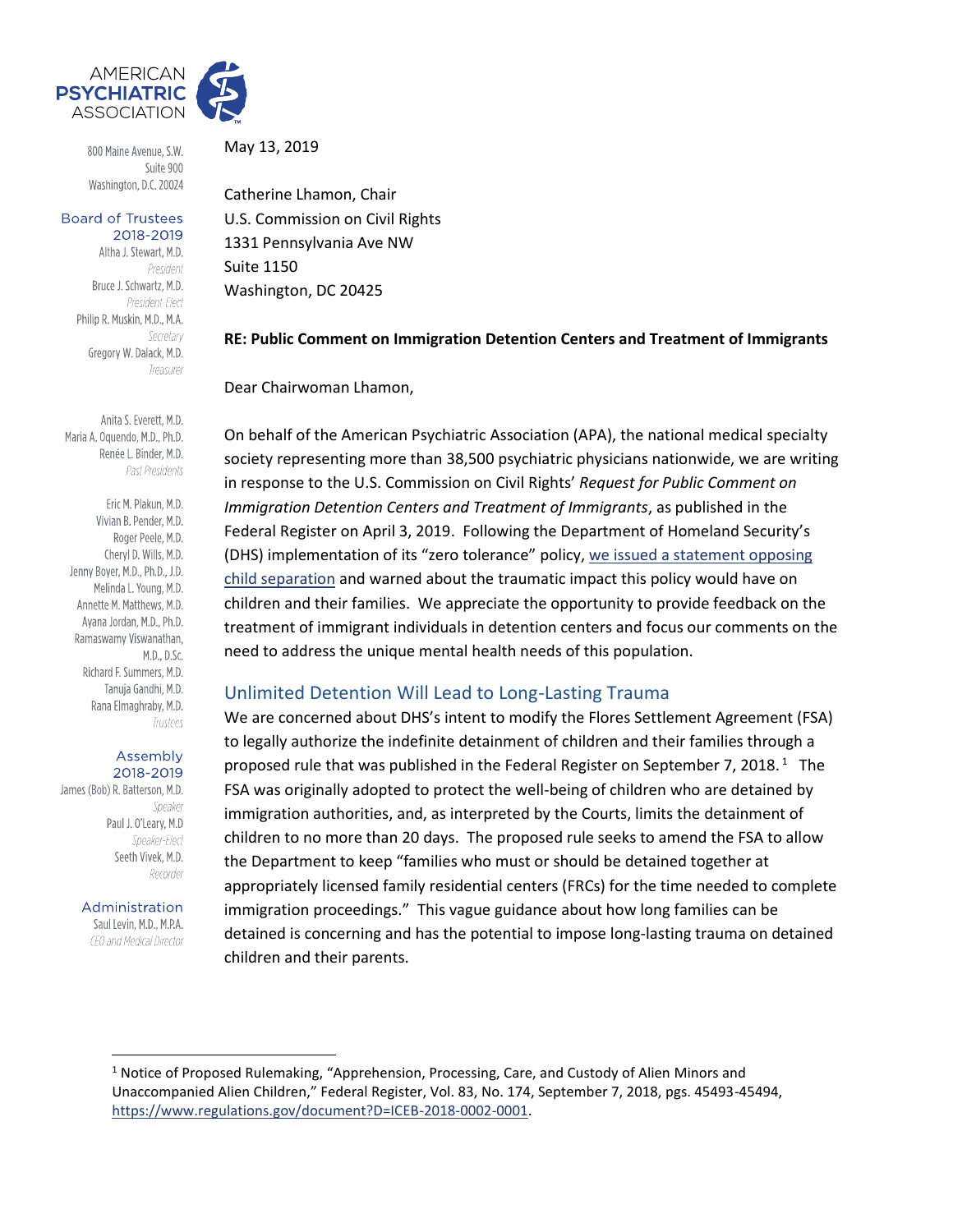Many families crossing the United States border are fleeing war and violence in their home countries and are already coping with the effects of stress and trauma. A recent study found that among Central American migrants arriving at the border, 83% reported violence as the primary reason for fleeing their country.<sup>2</sup> The exposure to violence included extortion, death threats, and being victims of domestic violence. Reports of serious violence are also common, with nearly one third of study participants (32.2%) reporting that a family member had been murdered.

A substantial body of research links the trauma of childhood detention with lasting adverse outcomes, including an increased risk of mental illness, such as depression, anxiety, and post-traumatic stress disorder.<sup>3</sup> While people who are displaced can demonstrate high levels of resiliency, they can also experience disabling post-traumatic stress disorder or other consequences that adversely impact their medical, psychological, social, and spiritual well-being. These consequences can range from demoralization to various sequelae, involving simple and complex trauma complicated by the migratory journey and resettlement process. These migration-related and postmigration stressors can produce demoralization, grief, loneliness, loss of dignity, and feelings of helplessness as normal syndromes of distress that impede refugees from living healthy and productive lives.<sup>4,5</sup> It is critical that children remain with their parents, but this will not eliminate the risk of trauma. Prolongation of these families' detention will compound the already significant mental health consequences they face.

**APA recommends the maximum period of detention for children and their parents not go beyond the current limit of 20 days, and that every effort be made to minimize the number of days spent by families in detention to decrease the negative consequences of detention for this vulnerable population.**

# Weakened Facility Protections May Lead to Worse Health Outcomes

 $\overline{a}$ 

In its 2018 proposed rule, DHS argues that the challenges in licensing of FRCs were the precursor to families being separated at the border in 2018. To counter those challenges, the rule would allow facilities, which may not be able to be licensed by state or local governments, to become licensed and audited by a third-party auditor. Loosening the licensing standards for facilities and handing off oversight and accountability to a third party is concerning given the risks that this presents to the safety and health of children and their families.

<sup>&</sup>lt;sup>2</sup> Keller A, Joscelyne A, Granski M, Rosenfeld B. Pre-Migration Trauma Exposure and Mental Health Functioning among Central American Migrants Arriving at the US Border. PloS ONE. 2017;12(1):e0168692.

<sup>3</sup> Felitti, Vincent J et al. *Relationship of Childhood Abuse and Household Dysfunction to Many of the Leading Causes of Death in Adults*. American Journal of Preventive Medicine, Volume 14, Issue 4, 245 – 258.

<sup>4</sup> Al-Krenawi, A., Lev-Wiesel, R., & Sehwail, M. (2007). Psychological symptomatology among Palestinian children living with political violence. Child and Adolescent Mental Health 12:27–31.

<sup>&</sup>lt;sup>5</sup> Fernando, G.A., Miller, K.E., & Berger, D.E. (2010). Growing pains: the impact of disaster-related and daily stressors on the psychological and psychosocial functioning of youth in Sri Lanka. Child Development 81:1192- 1210.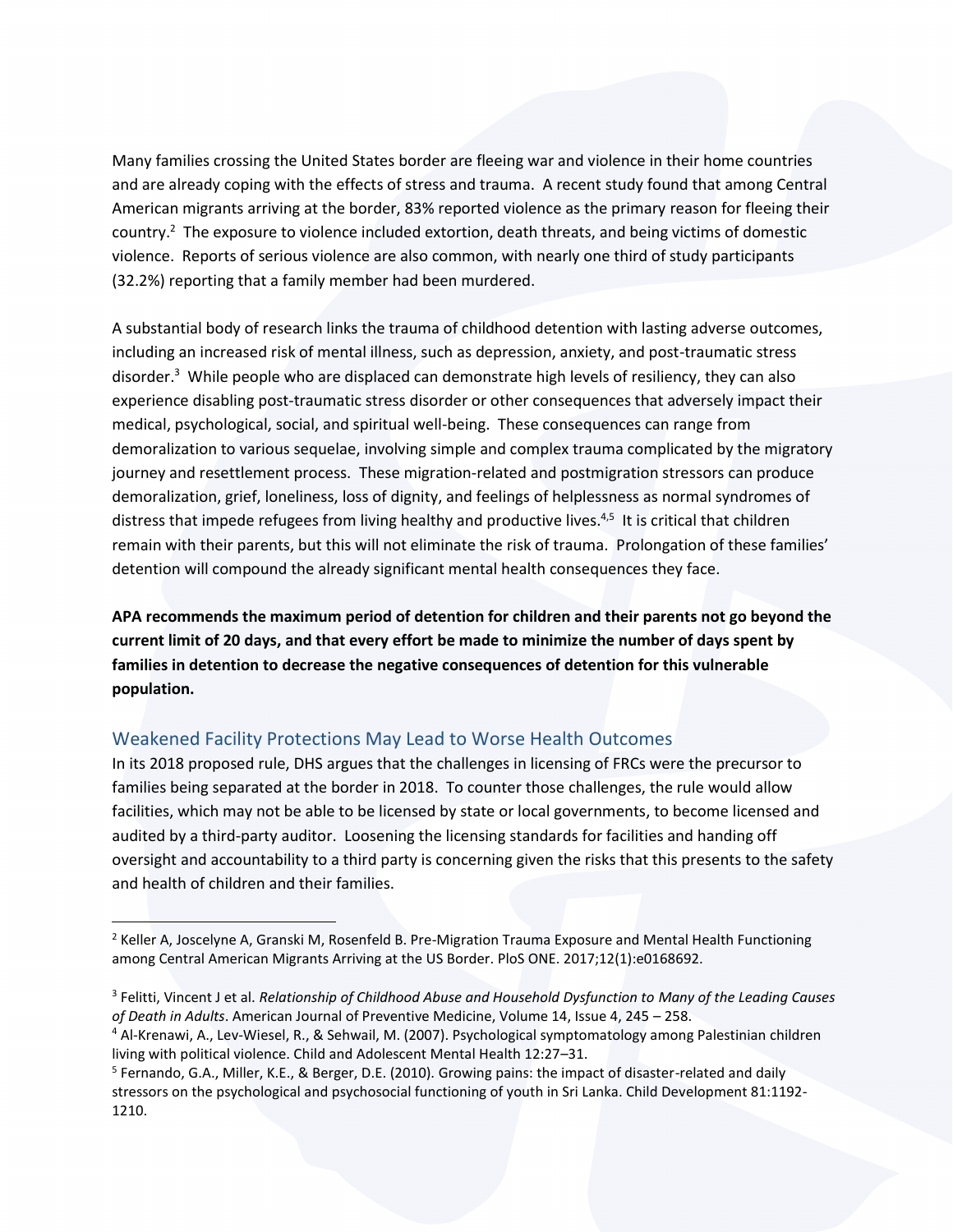Even before the announcement of this rule, the American Medical Association cautioned the federal immigration system to refrain from partnering with private facilities that do not meet the standards of medical care set by the National Commission on Correctional Health Care, due to the amount of reported preventable deaths in such settings.<sup>6</sup> In a recent report on the state of detention centers, the Office of Inspector General (OIG) found that current audits, "do not ensure adequate oversight or systematic improvement in detention conditions."<sup>7</sup> The report highlights that the current lenient approach to inspections and onsite monitoring have led to inadequate responses to Immigration and Customs Enforcement (ICE) and inconsistencies in implementing corrective actions. Some examples included facilities failing to notify ICE about alleged or proven sexual assaults or not allowing detainees to participate in the standard recreation time.

The proposed rule also includes expanding the definitions of "emergency" in an effort to give DHS more flexibility to manage juvenile transfers. This would allow for longer delays in the placement of minors and excuse noncompliance for an undetermined amount of time, adding stress to families. For example, the proposal mentions that a snack or meal may be delayed in an emergency, but the guidance leaves the facility to decide the rationale and length of an emergency. In the previously mentioned OIG report, investigators revealed that facilities are already failing to meet compliance standards and highlighted the growing concerns with ICE agents granting waiver to exempt facilities from compliance resulting in health, safety, and security issues. It would be dangerous and negligible to legitimize a violation of minimum standards in FRCs for detainees.

**APA recommends DHS hold detainment centers accountable to the maximum safety and compliance requirements and make no exemptions to these standards.** 

# Meeting the Mental Health Needs of Detained Families

 $\overline{a}$ 

Research indicates that despite the threat of punitive measures, families fleeing the Northern Triangle region of Central America will continue to flee violence to save their lives and those of their children.<sup>8</sup> It is critical that FRCs do better to meet the mental health needs of detained families. Psychiatrists are uniquely qualified to help children and families recover from the trauma inflicted upon immigrants and refugees by displacement from and within their home countries and can provide direct

<sup>7</sup> Dept. of Homeland Security Office of Inspector General, *ICE's Inspections and Monitoring of Detention Facilities Do Not Lead to Sustained Compliance or Systemic Improvements*, OIG-18-67 (June 26, 2018), [https://www.oig.dhs.gov/sites/default/files/assets/2018-06/OIG-18-67-Jun18.pdf.](https://www.oig.dhs.gov/sites/default/files/assets/2018-06/OIG-18-67-Jun18.pdf)

<sup>&</sup>lt;sup>6</sup> American Medical Association. AMA Adopts New Policies to Improve Health of Immigrants and Refugees (June 12, 2017). [https://www.ama-assn.org/ama-adopts-new-policies-improve-health-immigrants-and-refugees.](https://www.ama-assn.org/ama-adopts-new-policies-improve-health-immigrants-and-refugees)

<sup>8</sup> Medecins sans Frontieres, *Forced to Flee Central America's Northern Triangle: A Neglected Humanitarian Crisis* (June 2017), [https://www.msf.org/sites/msf.org/files/msf\\_forced-to-flee-central-americas-northern](https://www.msf.org/sites/msf.org/files/msf_forced-to-flee-central-americas-northern-triangle_e.pdf)[triangle\\_e.pdf.](https://www.msf.org/sites/msf.org/files/msf_forced-to-flee-central-americas-northern-triangle_e.pdf)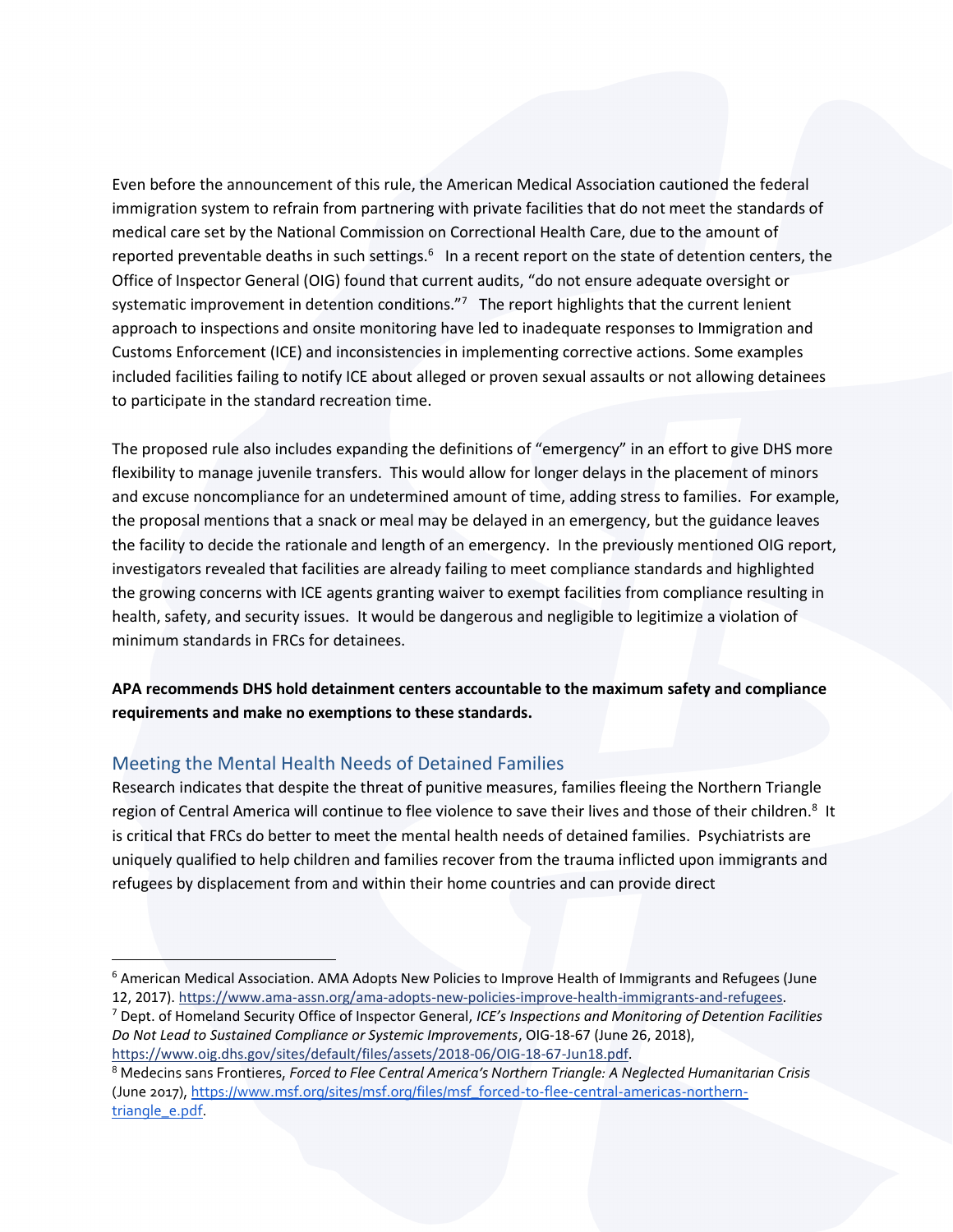psychotherapeutic and psychosocial interventions.<sup>9</sup> Each FRC should adequately staff their leadership teams with psychiatrists to appropriately care for persons suffering posttraumatic symptoms and other migration-related syndromes of distress.

In July 2018, Drs. Scott Allen and Pamela McPherson, who respectively serve as the medical and psychiatric subject matter experts for DHS, wrote a letter to the Congressional Whistleblower Caucus highlighting the agency's harmful practices in detention centers and their impact on the health of families. They noted that FRCs have largely failed in recruiting adequate health staff, including pediatricians, child and adolescent psychiatrists, and pediatric nurses.<sup>10</sup> This level of oversight can lead to harmful public health consequences, as noted in a facility where numerous children were vaccinated with adult doses of vaccine when the providers were not familiar with labels on pediatric vaccines. Additionally, they warned that the detention centers were not equipped to screen detainees for trauma. These factors, combined with the language barriers immigrant families face, can lead to preventing families from receiving the care they need while detained.

Additionally, a federal judge found that the Shiloh Treatment Center, a FRC contracted by the Department of Health and Human Services' Office of Refugee Resettlement, had violated state child welfare laws by giving psychotropic medication to migrant children without seeking the consent of their parents or guardians on July 30, 2018.<sup>11</sup> As psychiatrists, we are troubled by testimony from child witnesses, who reported being forcibly medicated and having many side effects (such as nausea, dizziness, depression, and inability to move) that went untreated. We strongly support Judge Dolly Gee's order to stop medicating children without their parents' consent and emphasize that medications should be used judiciously and as part of a comprehensive treatment plan, not in place of effective psychosocial interventions. The judge also ordered the facility to stop using any unessential security measures, such as denying children drinking water to prevent them from having to use the bathroom, and demanded officials allow children at Shiloh to speak privately over the phone. According to *The Houston Chronicle*, this facility has a history of troubling practices that includes allegations of child abuse, physical violence, excessive use of physical restraints and several deaths of children in custody.<sup>12</sup> We are concerned that the current oversight of these facilities is not sufficient and that rolling back protections for these children and their families could have devastating health impacts. These facilities need staff who are trained to understand and address the unique and critical needs of immigrant families.

 $\overline{a}$ 

<sup>9</sup> American Psychiatric Association. Position Statement on the Role of Psychiatrists in Addressing Care for People Affected by Forced Displacement (2017). [https://www.psychiatry.org/File%20Library/About-APA/Organization-](https://www.psychiatry.org/File%20Library/About-APA/Organization-Documents-Policies/Policies/Position-2017-People-Affected-by-Forced-Displacement.pdf)[Documents-Policies/Policies/Position-2017-People-Affected-by-Forced-Displacement.pdf](https://www.psychiatry.org/File%20Library/About-APA/Organization-Documents-Policies/Policies/Position-2017-People-Affected-by-Forced-Displacement.pdf)

<sup>&</sup>lt;sup>10</sup> Dr. Scott Allen and Dr. Pamela McPherson, Letter to the Senate Whistleblowing Caucus, July 17, 2018, [https://www.whistleblower.org/sites/default/files/Original%20Docs%20Letter.pdf.](https://www.whistleblower.org/sites/default/files/Original%20Docs%20Letter.pdf)

<sup>&</sup>lt;sup>11</sup> Schmidt, Samantha. "Trump Administration Must Stop Giving Psychotropic Drugs to Migrant Children without [Consent, Judge Rules](https://www.washingtonpost.com/news/morning-mix/wp/2018/07/31/trump-administration-must-seek-consent-before-giving-drugs-to-migrant-children-judge-rules/?utm_term=.74085f6462d1)." *Washington Post*, July 31, 2018.

<sup>12</sup> Carroll, Susan. "[Federal agency's shelter oversight raises questions](https://www.houstonchronicle.com/news/article/Federal-agency-s-shelter-oversight-raises-5969617.php)." *The Houston Chronicle*, December 20, 2014.